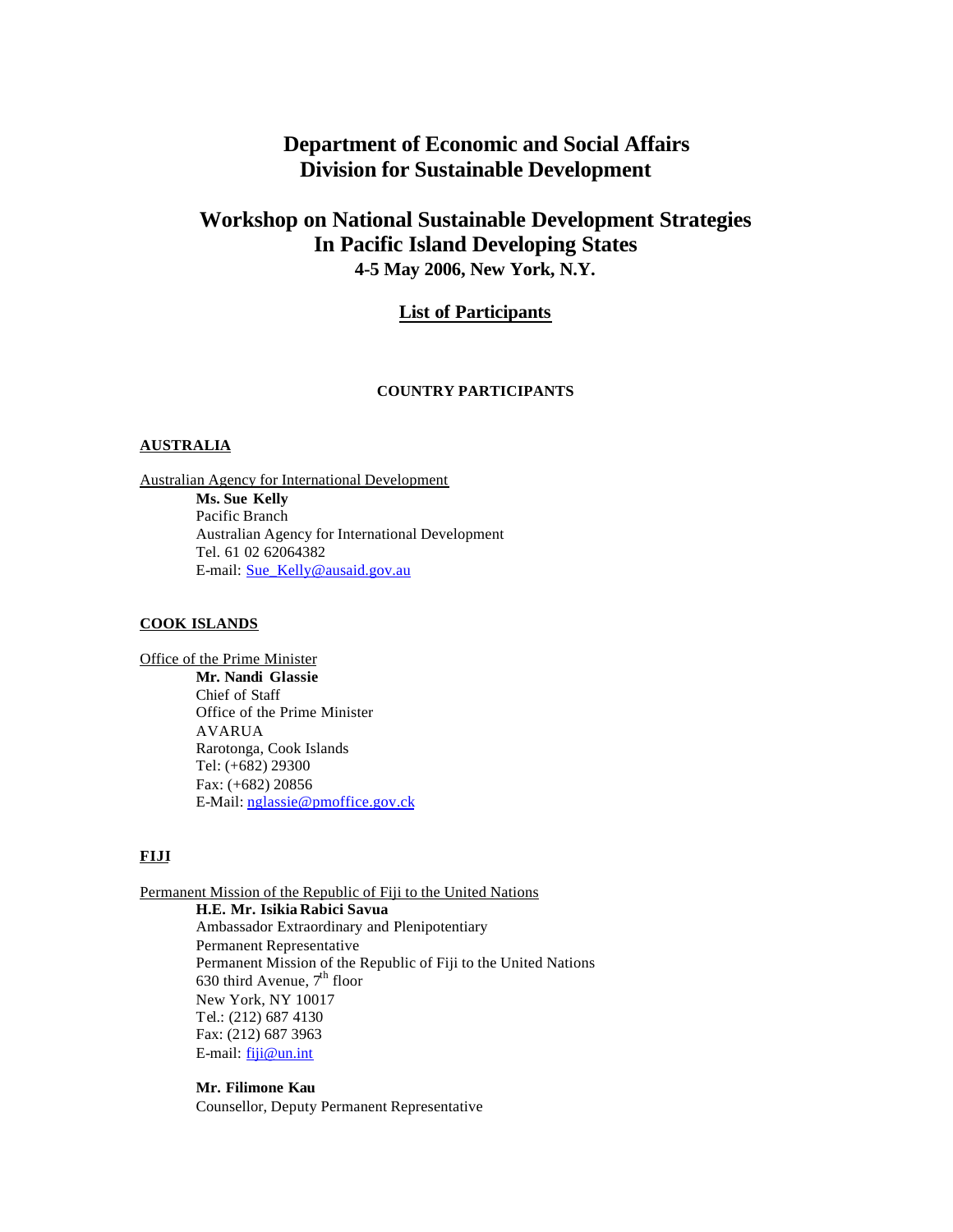### Ministry of Finance and National Planning

**Mr. Joseva Sania Rogo** Chief, Economic Planning Officer National Planning Office Ministry of Finance and National Planning Level 7, R. Lalabalavu House Victoria Parade, Suva Suva, Fiji Tel: +679 331-3411 Ext. 2312/2313 Fax: +679 330-4809 E-mail: jsania@govnet.gov.fj

#### Department of Energy

# **Mr. Makereta Sauturaga**

Fiji Department of Energy Tel.: (679) 338 6677 Fax: (679) 338 6301 E-mail: msauturaga@fdoe.gov.fj

# **ITALY**

## Permanent Mission of Italy to the United Nations

### **H. E. Mr. Aldo Mantovani**

Ambassador, Deputy Permanent Representative Permanent Mission of Italy to the United Nations 2 UN Plaza,  $24<sup>th</sup>$  floor New York, New York 10017 Tel. (212) 486 9191 Fax: (212) 486 1036 E-mail: italy@un.int

## **Mr. Pasquale Salzano**

First Secretary Permanent Mission of Italy to the United Nations

## **Mr. Giuseppe Fedele**

Second Secretary Permanent Mission of Italy to the United Nations

### **MARSHALL ISLANDS**

## Permanent Mission of the Republic of the Marshall Islands to the United Nations

**H. E. Mr. Alfred Capelle** Ambassador Extraordinary and Plenipotentiary Permanent Representative Permanent Mission of the Republic of the Marshall Islands to the United Nations 800 Second Avenue, 18<sup>th</sup> floor New York, NY 10017 Tel. 212 983 3040 Fax: 212 983 3202 E-mail: marshallislands@un.int

Office of Environmental Planning and Policy Coordination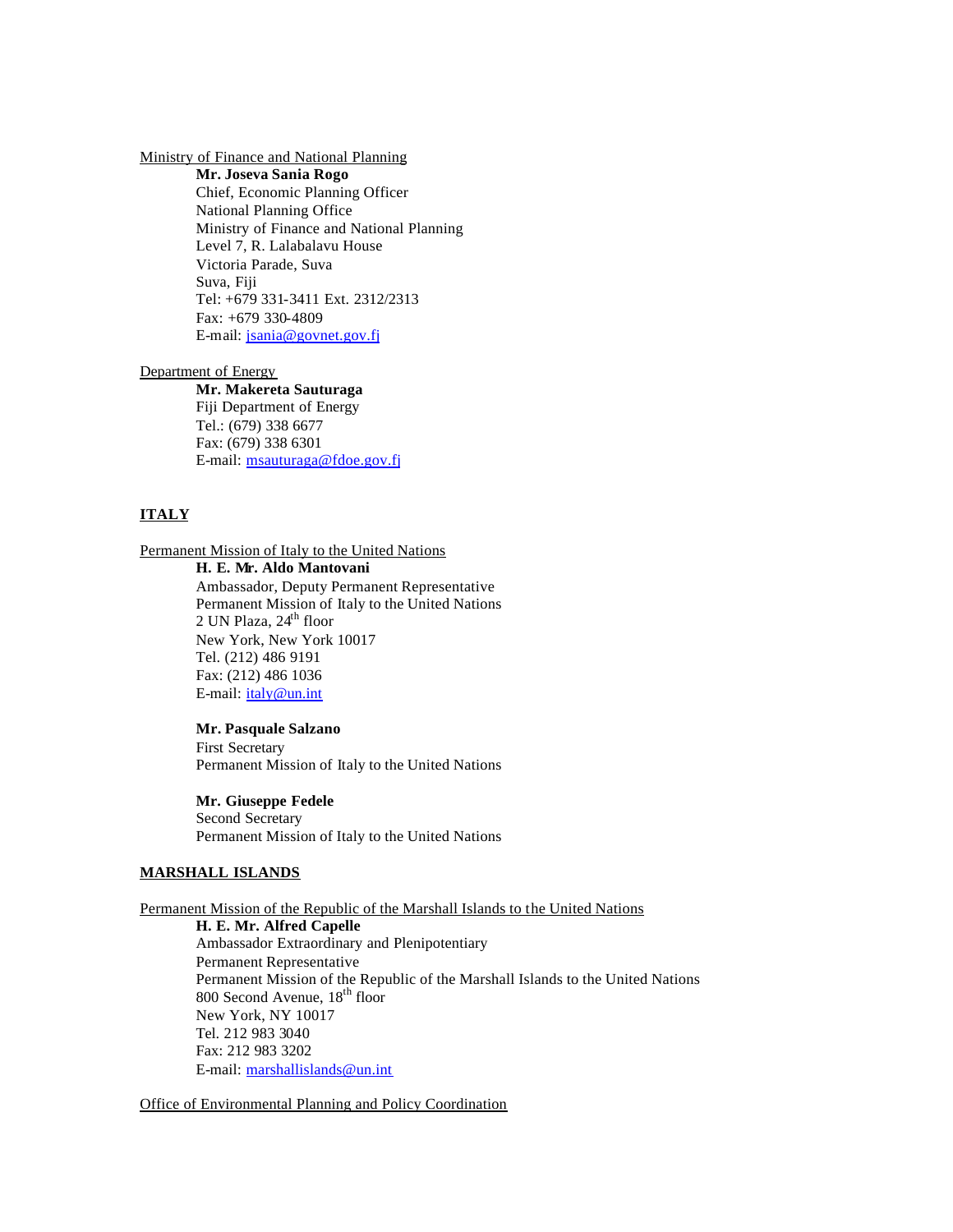## **Ms. Yumiko Crisostomo**

Director, Office of Environmental Planning and Policy Coordination P.O. Box 975 Majuro, Marshall Islands 96960 Tel No: (692) 625-7944 Fax No: (692) 625-7918 Email: oeppc@ntamar.net / yumikocrisostomo@yahoo.com

## **MICRONESIA, FEDERATED STATES OF**

Permanent Mission of the Federated States of Micronesia to the United Nations

**Mr. Jeem S. Lippwe**  Charge d'Affaires, a.i. Permanent Mission of the Federated States of Micronesia to the United Nations 820 Second Avenue, Suite 17A New York, NY 10017 Tel.: (212) 697 8370 Fax: (212) 697 8295 E-mail: fsmun@fsmgov.org

# Division of Resource Management and Development

**Ms. Cynthia Henry Ehmes**

Division of Resource Management and Development Environment and Sustainable Development Unit Department of Economic Affairs PS.12, FSM National Government Palikir, Pohnpei FM96941 Tel. (691) 320-5133 Fax: (691) 320-5854 E-mail: climate@mail.fm

## **NAURU**

Permanent Mission of the Republic of Nauru to the United Nations

**H.E. Ms. Marlene Moses** Ambassador Extraordinary and Plenipotentiary Permanent Representative Permanent Mission of the Republic of Nauru to the United Nations 800 Second Avenue, Suite 400D New York, NY 10017 Tel.: (212) 937 0074 Fax: (212) 937 0079 E-mail: nauru@un.int

#### Aid Management Unit

**Ms. Chitra Jeremiah** Director of Aid Management Unit Government of the Republic of Nauru Yaren District Tel: (674) 444-3133, Ext. 321/322 Fax: (674) 444-3110/3194 E-Mail: amu@cenpac.net.nr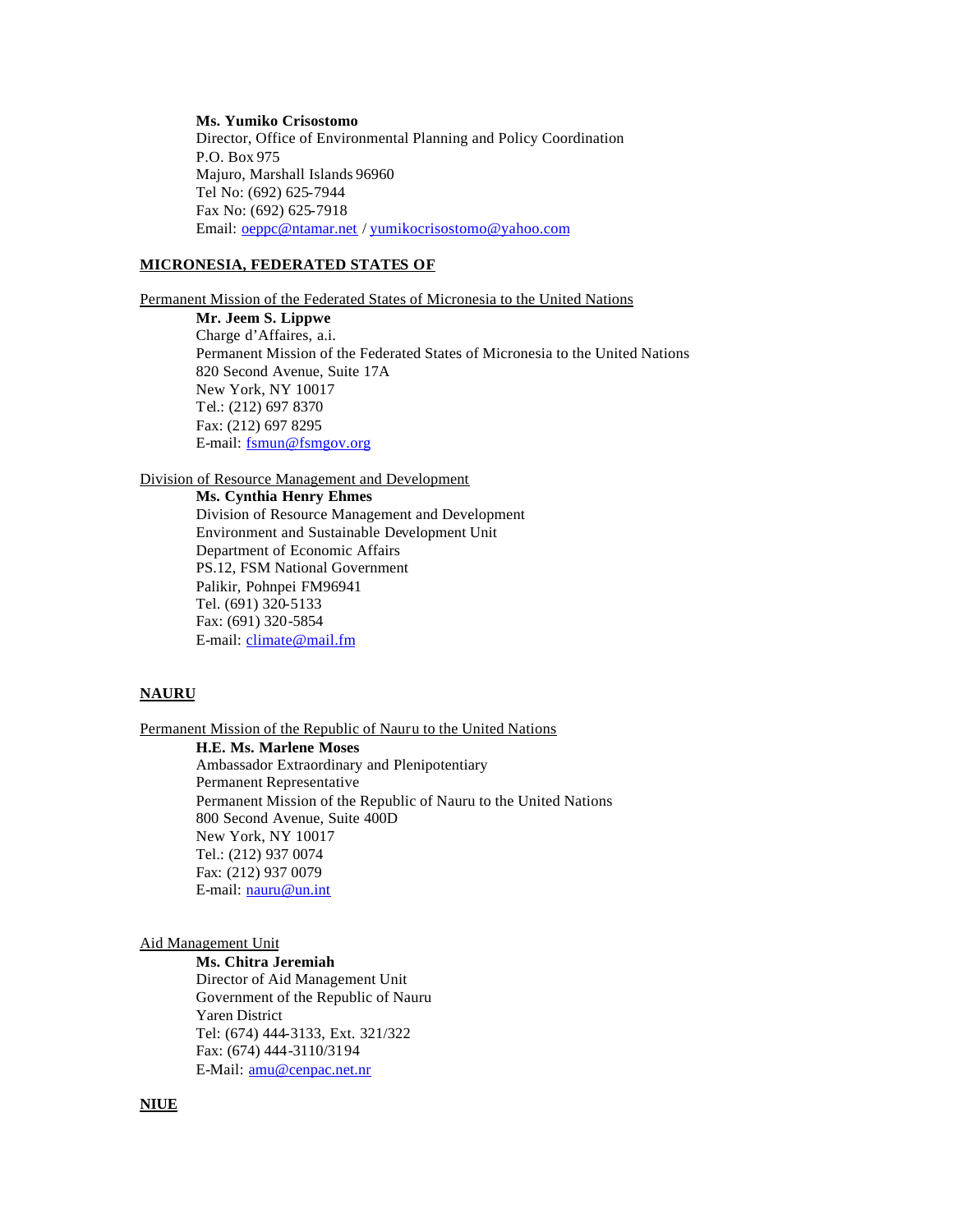Economic Planning & Development, Trade and Statistics

**Ms. Gloria Talagi-Lines**

Director, Economic Planning & Development, Trade and Statistics Government of Niue P.O. Box 95, Alofi Niue Phone: (683) 4148 Fax : (683) 4148/4183 E-mail: *g\_talagi@niue.nu* 

### Premier's Department

**Ms. Josie Tamate** Economic Advisor, Premier's Department Government of Niue Phone: (683) 4200 Fax : (683) 4206 E-mail: josie@niue.nu

## **PALAU**

Ministry of State

**H. E. Dr. Temmy Shmull** Minister of State Meyuns, P.O. Box 100 Koror, Republic of Palau 96940 Tel: (680) 488-1189 or 2509 Fax: (680) 488-2443 E-mail: ministryofstate@bdarop.com

# Permanent Mission of the Republic of Palau to the United Nations

**H.E. Mr. Stuart Beck**

Ambassador Extraordinary and Plenipotentiary Permanent Mission of the Republic of Palau to the United Nations 866 United Nations Plaza, Suite 575 New York, NY 10017 Tel.: (212) 813 0310 Fax: (212) 813 0317 E-mail: mission@palauun.org

Palau Representative to the Convention on International trade Of Endangered Species of Flora and Fauna

**Mr. Victorio Uherbelau**

Palau Representative to the Convention on International trade Of Endangered Species of Flora and Fauna (CITES) Palau Alternate Whale Commissioner P.O. Box 834 Koror, Republic of Palau 96940 Tel: (680) 488-2352 (w) Fax: (680) 488-2443 E-mail: paltrading@palaunet.com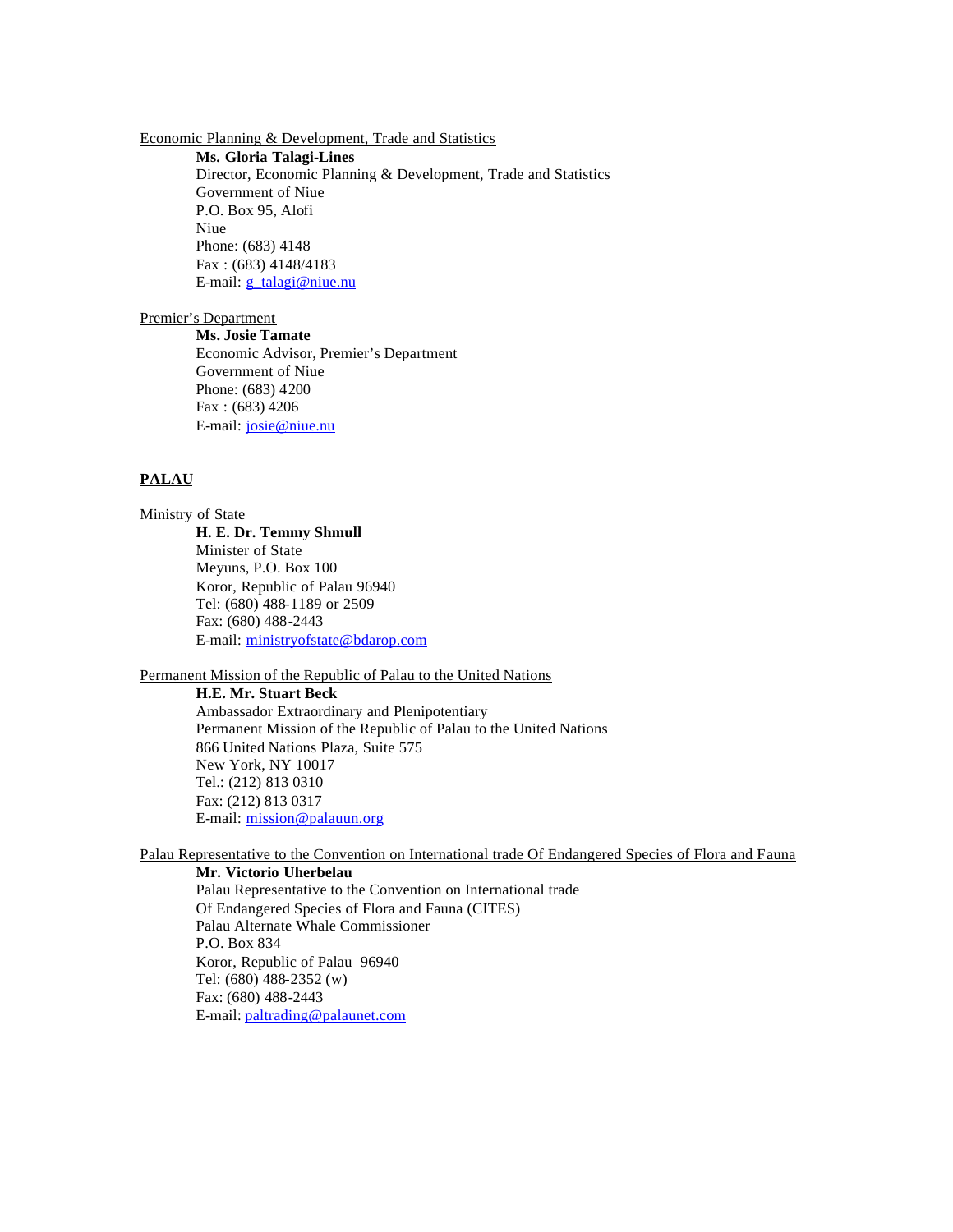### **PAPUA NEW GUINEA**

Permanent Mission of Papua New Guinea to the United Nations

**H.E. Mr. Robert Guba Aisi** Ambassador Extraordinary and Plenipotentiary Permanent Representative Permanent Mission of Papua New Guinea to the United Nations 201 East 42<sup>nd</sup> Street, Suite 405 New York, NY 10017 Tel. (212) 557 5001 Fax: (212) 557 5009 E-mail: png@un.int

**Mr. Sakias Tameo** First Secretary

### **Ms. Mathilda Takaku**

Department of National Planning

**Ms. Juliana Kubak**

Department of National Planning Tel. (675) 3288311 Fax: (675) 3288384 E-mail: Juliana\_Kubak@treasury.gov.pg

University of Papua New Guinea

**Mr. Albert Nita** University of Papua N ew Guinea School of Natural & Physical Sciences P.O. Box 320 University Post Office NCD 134 Tel: (675) 326 7227 Fax: (675) 326 0369 E-mail: albert.nita@upng.ac.pg

## **SAMOA**

Permanent Mission of Samoa to the United Nations

**H.E. Mr. Ali'ioaiga Feturi Elisaia**

Ambassador Extraordinary and Plenipotentiary Permanent Representative Permanent Mission of Samoa to the United Nations 800 Second Avenue, Suite 400J New York, NY 10017 Tel.: (212) 599 6196/6197 Fax: (212) 599 0797 E-mail: samoa@un.int

**Ms. Perina Sila** Counsellor and Deputy Permanent Representative

# Ministry of Finance

**Mr. Paul David Meredith**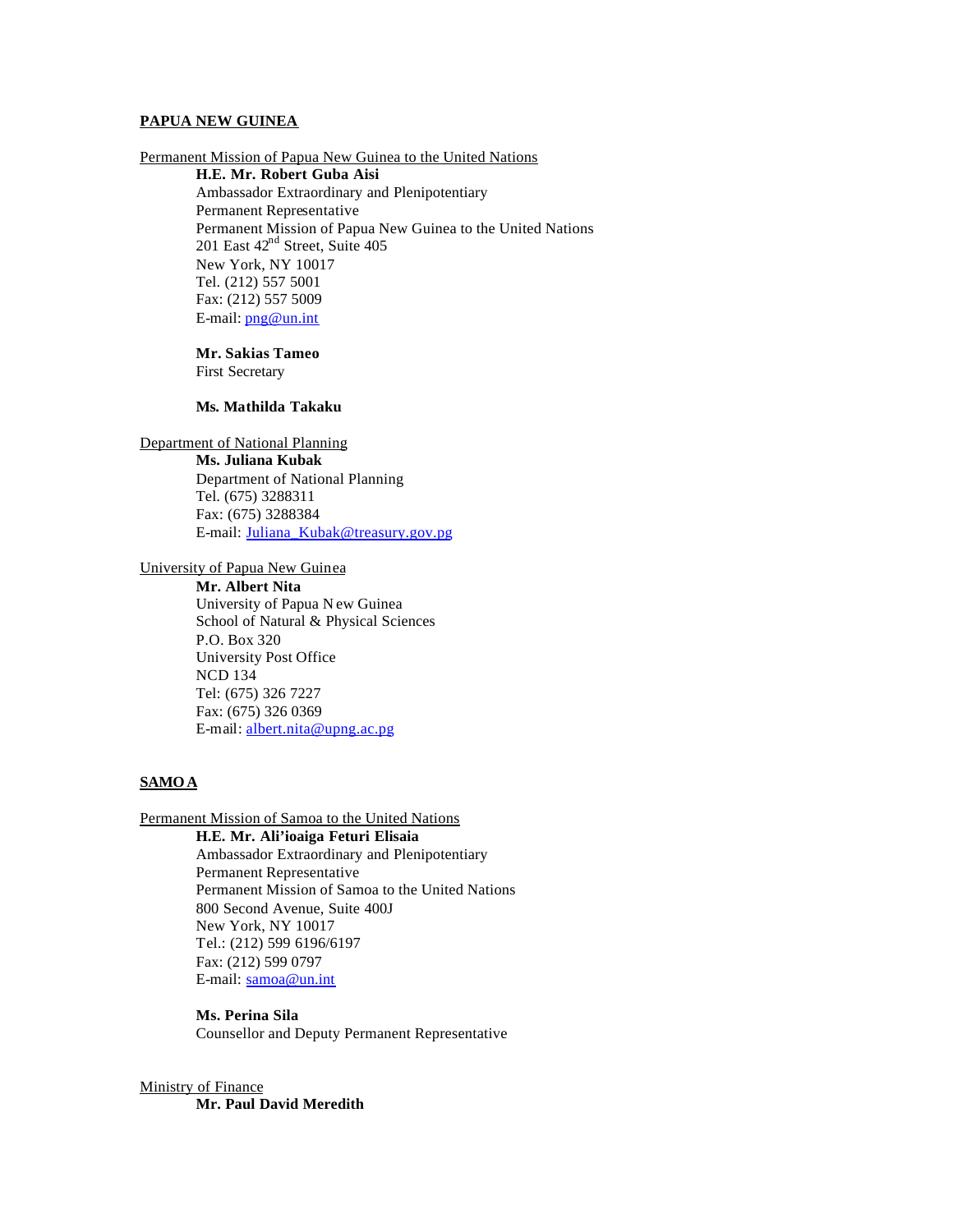Asst. CEO, Planning/Policy Ministry of Finance Apia, Central Bank Building Apia, Samoa 685 Tel: 22975, 7798611 Fax: 21312 E-Mail: paul.meredith@mof.gov.ws

## **SOLOMON ISLANDS**

Permanent Mission of Solomon Islands to the United Nations

H**.E. Mr. Collin D. Beck** Ambassador Extraordinary and Plenipotentiary Permanent Representative Permanent Mission of Solomon Islands to the United Nations 800 Second Avenue, Suite 400L New York, NY 10017 Tel.: (212) 599 6192/6193 Fax: (212) 661 8925 E-mail: simny@solomons.com

Ms. Helen Beck Counsellor E-mail: hbeck@foreignaffairs-solomons.org

### Department of National Planning and Aid Coordination

**Ms. Noelyne Biliki**

Director of Planning – Economic Sector Department of National Planning and Aid Coordination P.O. Box G30 Honiara, Mendana Avenue Honiara City, Solomon Islands Tel. (677) 38255/30090/38336 Fax (677) 38199 E-mail: veibiliki@gmail.com

Department of Mines and Energy

Mr. John Korinihona Director of Energy Department of Mines and Energy P.O. Box G37 Honiara, Solomon Islands Tel. (677) 21521/26352 Fax (677) 25811 E-mail: john@mines.gov.sb

### **TONGA**

Permanent Mission of the Kingdom of Tonga to the United Nations

**Mr. Mahe Tupouniua**

Counsellor/Deputy Permanent Representative Permanent Mission of the Kingdom of Tonga to the United Nations 250 East 51st Street New York, NY 10022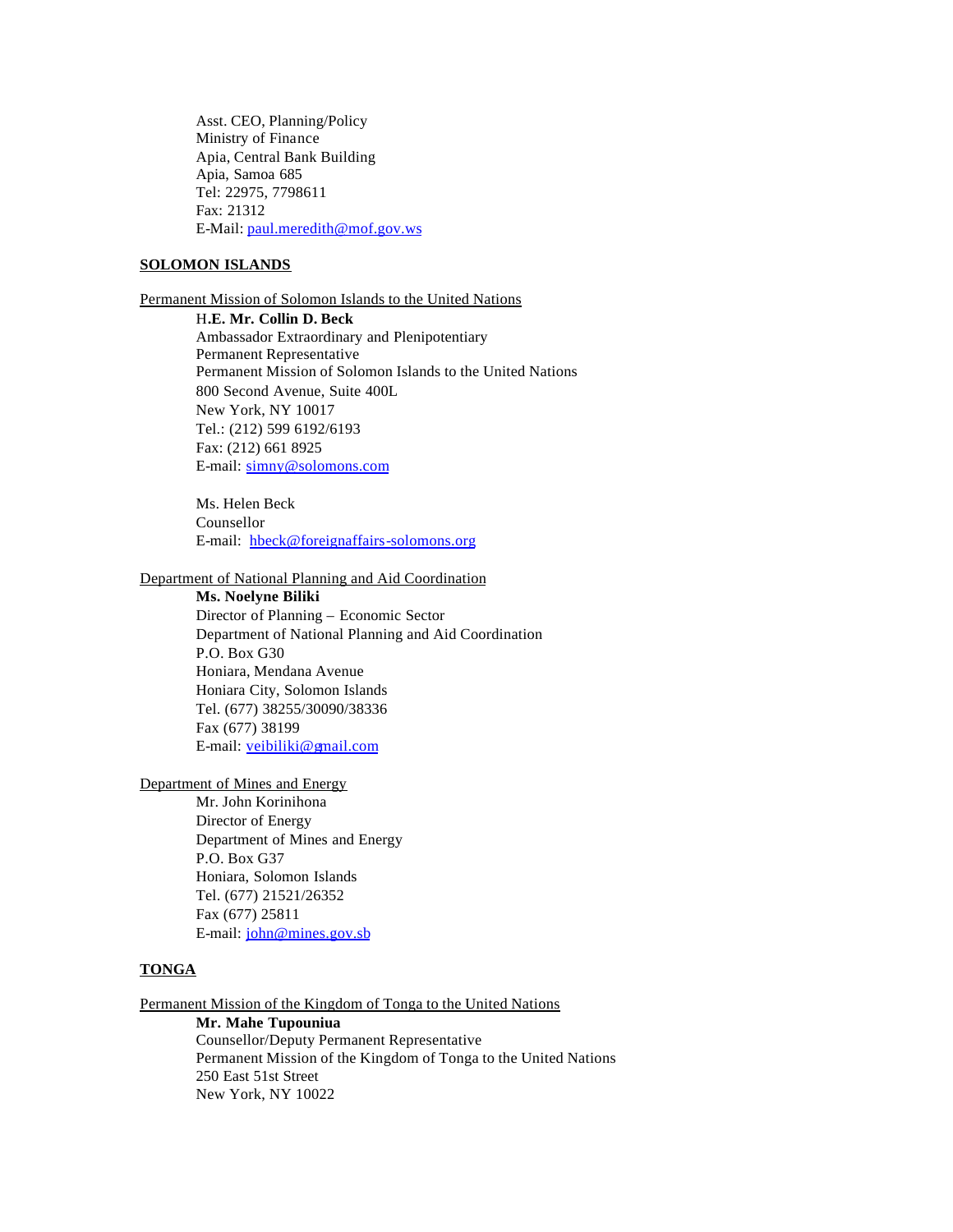Tel.: (917) 369-1025 Fax: (917) 369-1024 E-mail: mtupouniua@aol.com

Central Planning Department

Mrs. Caroline Tupoulahi-Fusimalohi Director of Planning Central Planning Department Level 3, Tonga Development Bank Building Fatafehi Road Nuku'alofa, Tonga Tel. : +676 23-900 Fax:  $+67624-260$ E-mail: Director@cpd.gov.to

Department of Environment

Mr. Uilou Samani Director of Environment Department of Environment Nuku'alofa, Tonga Tel.: +676 25-738 Fax: +676 25-051 E-mail: uilousamani@yahoo.com

## **TUVALU**

Permanent Mission of Tuvalu to the United Nations

**H.E. Mr. Enele Sosene Sopoaga** Ambassador Extraordinary and Plenipotentiary Permanent Representative Permanent Mission of Tuvalu to the United Nations 800 Second Avenue, Suite 400G New York, NY 10017 Tel.: (212) 490 0534/937 0691 Fax: (212) 808 4975/937 0692 E-mail: tuvalu@onecommonwealth.org

**Mr. Minute Alapati Taupo** Minister Counsellor Permanent Mission of Tuvalu to the United Nations

## Ministry of Works and Energy

**Ms. Misalaima Nelesone** Permanent Secretary Ministry of Works and Energy Funafuti, Tuvalu Tel: (688) 20051 Fax: (688) 20722 E-Mail: fataoto@yahoo.com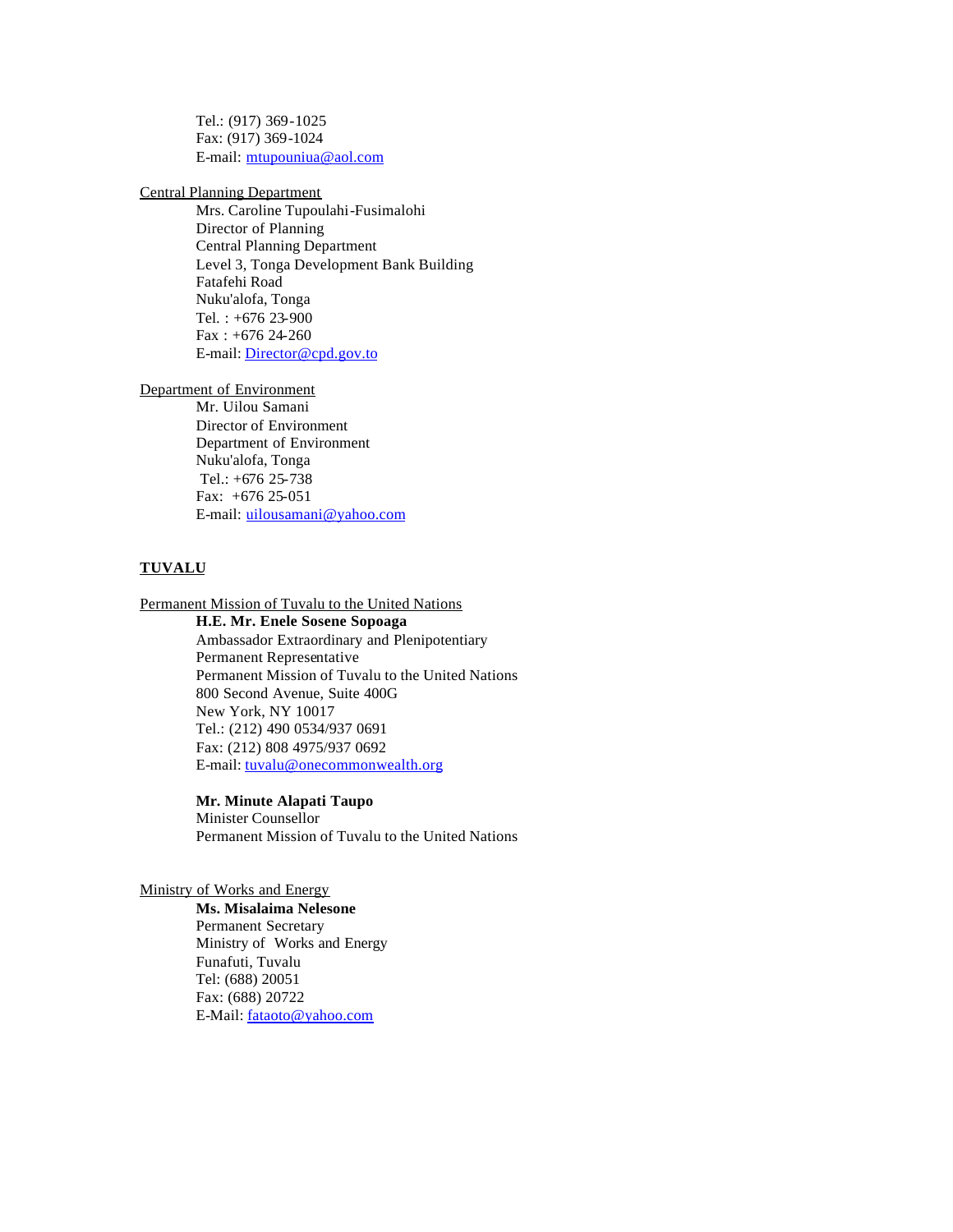## **VANUATU**

Permanent Mission of Vanuatu to the United Nations **H.E. Mr. David Gonla Wu** Ambassador, Deputy Permanent Representative Permanent Mission of Vanuatu to the United Nations 42 Broadway, 12<sup>th</sup> floor, Suite 1200-18 New York, NY 10004 Tel.: (212) 425 9600 Fax: (212) 422 3427 E-mail: vanunmis@aol.com

### **Ms. Evelyn Adams**

Second Secretary

Department of Economic and Sector Planning

**Mr. Fredrick Hosea** Acting Director/Sector Analyst Department of Economic and Sector Planning Lini High-Way Constitutional Building/Ministry of Finance and Economic Management Port Vila, Vanuatu Tel: (678) 22043/22605 Fax: (678) 23087 E-Mail: fhosea@vanuatu.gov.vu

### **UNITED NATIONS**

United Nations Department of Economic and Social Affairs Division for Sustainable Development (DESA/DSD) Two UN Plaza, DC2-22<sup>nd</sup> floor New York, N.Y. 10017, USA http://www.un.org/esa/sustdev/index.html

### **Ms. JoAnne DiSano**

Director, Division for Sustainable Development Tel.: (212) 963 0902 Fax: (212) 963 4260 E-mail: DiSano@un.org

National Information, Monitoring and Outreach Branch

## **Ms. Mary Pat Silveira**

Chief Tel: 917-367-4254 Fax: 212-963-1267 Email: silveira3@un.org

### **Ms. Birgitte Alvarez-Rivero**

Sustainable Development Officer Tel: 212-963-8400 Fax: 212-963-1267 E-mail: alvarez-riverob@un.org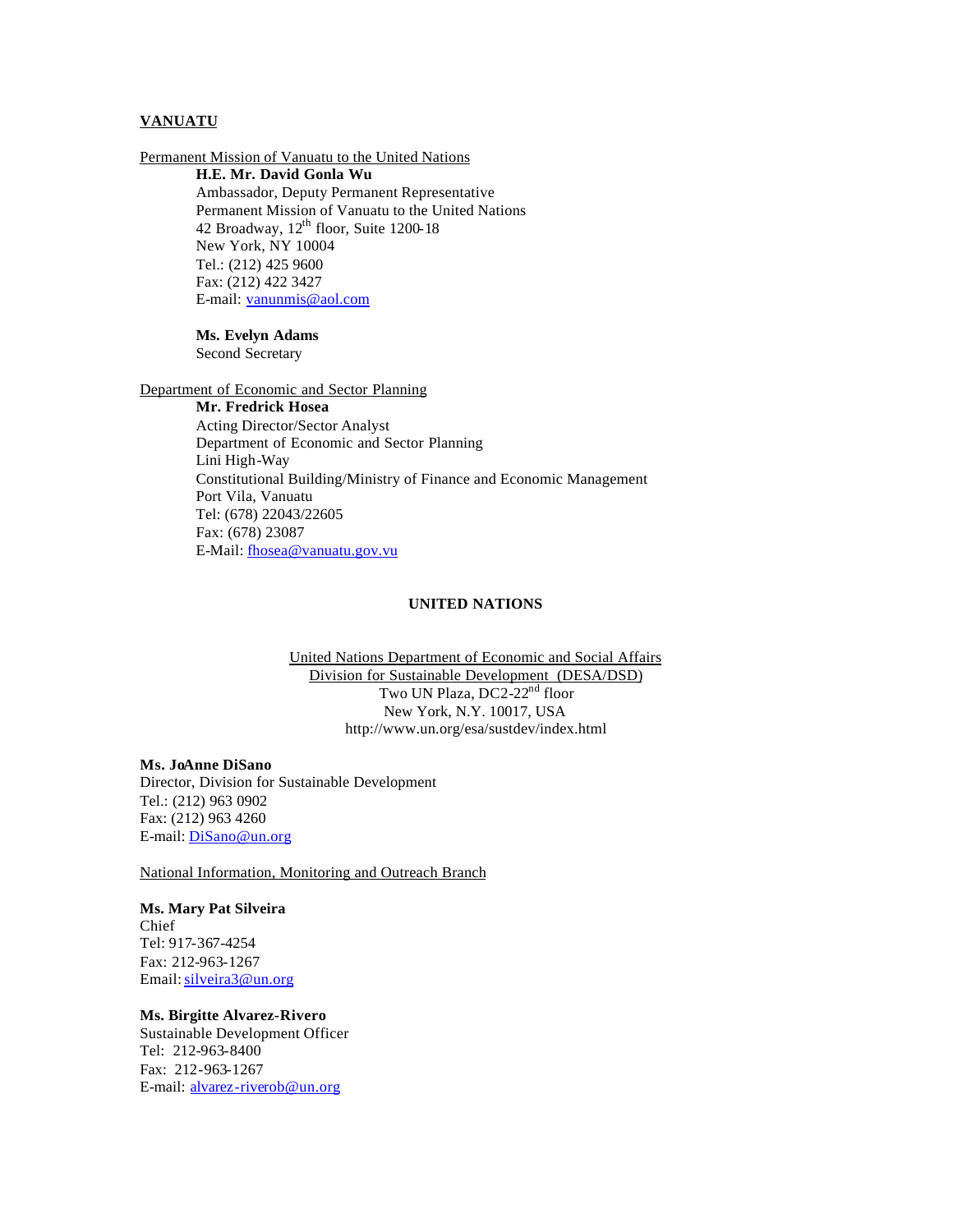## **Mr. Matthias Bruckner**

Associate Sustainable Development Officer Tel: 212-963-2137 Fax: 212-963-1267 Email: brucknerm@un.org

Water, Natural Resources & Small Island Developing States Branch

**Ms. Diane Quarless**  Chief , SIDS Unit Tel: 212-963-8563 Fax: 212-963-4340 Email: quarless@un.org

## **Mr. Espen Ronneberg**

Inter-Regional Advisor Tel: 212-963-2043 Fax: 212-963-4340 Email: ronneberg@un.org

### International Project Consultant **Mr. Russell Howorth**

Matadrevula Estate Serua, Fiji Islands PO Box 14-841, Suva, Fiji Islands Tel: 679 330 5633 Fax: 679 359 8001 E-mail: russell@matadrevula.com

### **SPECIALIZED AGENCIES**

United Nations Development Programme Pacific Sub Regional Centre 3rd Floor, YWCA Building Ratu Sukuna Park, Suva, Fiji Islands http://regionalcentrepacific.undp.org.fj/

## **Ms. Carol Flore-Smereczniak**

Pacific Regional MDG Specialist Tel.: +679 3300399 ext. 210 Fax: +679 3301976 E-mail: carol.flore@undp.org

> Global Environment Facility 1818 H. Street, NW Washington, D.C. 20433, United States http://www.gefweb.org/

### **M. Alaa Sarhan**

Senior Operations Officer Country Relations Global Environment Facility Tel. (202) 473 7122 Fax: (202) 522 3240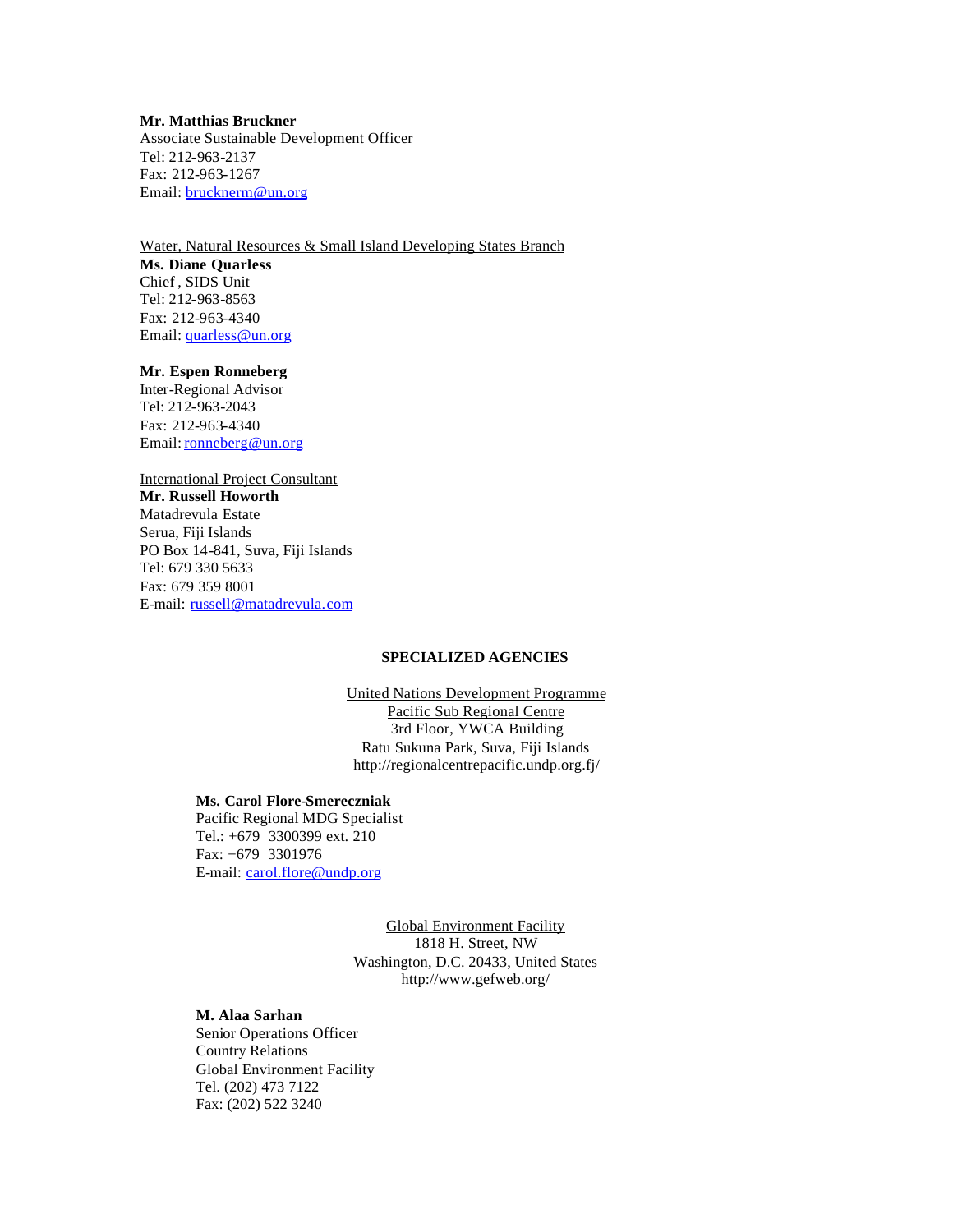## **INTER-GOVERNMENTAL ORGANIZATIONS**

Commonwealth Secretariat Marlborough House Pall Mall, London SW1Y 5HX United Kingdom http://www.thecommonwealth.org/

### **Ms. Janet Strachan**

Economic Adviser, Small States, Environment & Economic Management Section Economic Affairs Division Tel: +44 (0) 20 7747 6270 Fax: Dir+44 (0) 20 7004 3595/Gen +44 (0) 20 7747 6235 E-mail: J.Strachan@commonwealth.int

> Pacific Islands Forum Secretariat Ratu Sukuna Road Suva, Fiji www.forumsec.org.fj

## **Mr. Padma Lal**

Sustainable Development Adviser Tel: +679 321 2600 (ext 233) Fax: +679 330 0192 E-mail: padmal@forumsec.org.fj

### **Ms. Coral Pasisi**

Environmental and Resources Officer Tel : +679 331 2600/322 0329 Fax: +679 330 0192 E-mail: coralp@forumsec.org.fj

### **Mr. Laisiasa Tora** Economic and Planning Officer Tel: +679 332 0278 Fax: +679 331 2226 E-mail: LaisiasaT@forumsec.org.fj